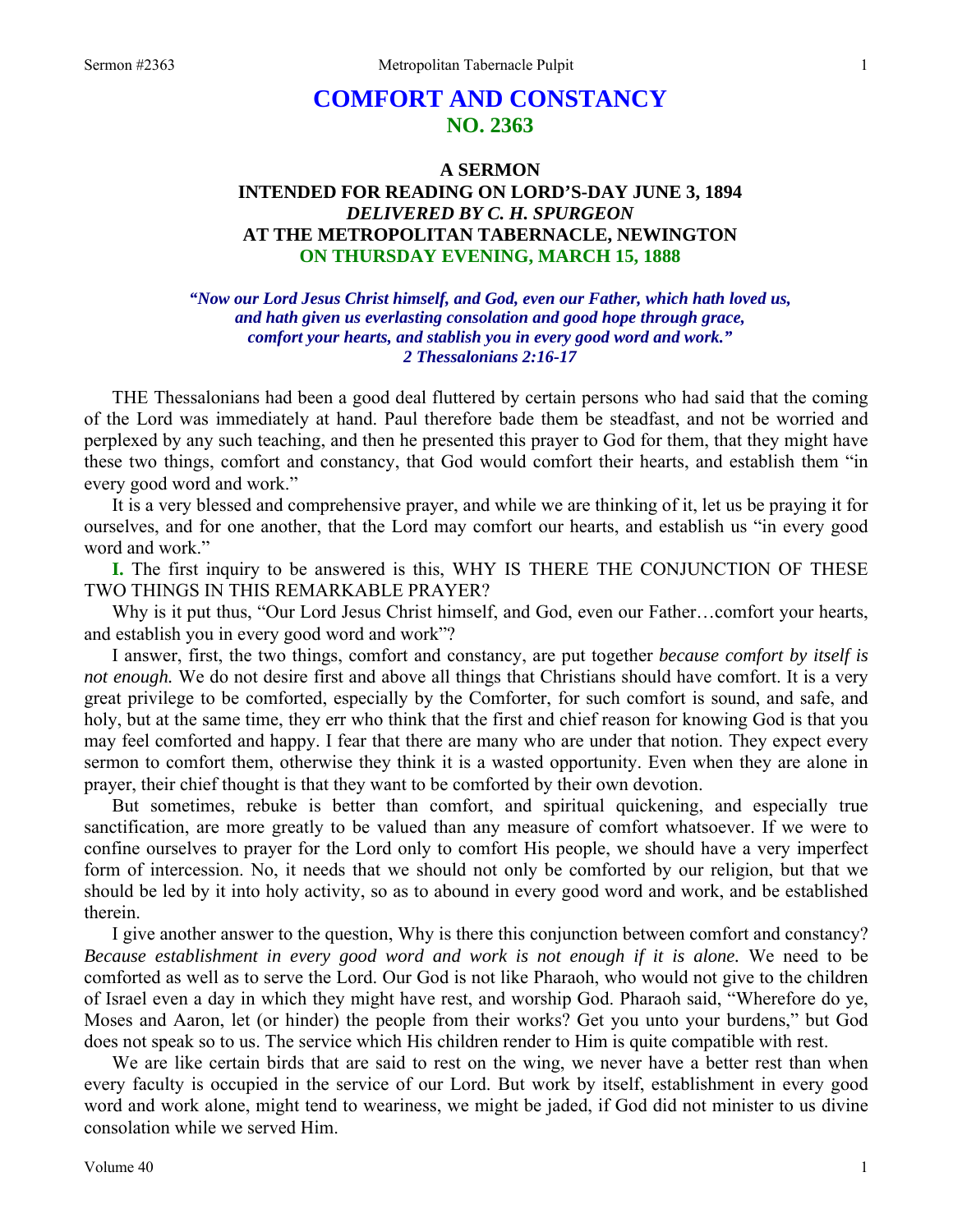Moreover, I am sure that we should never do the work well if God did not comfort us, for unhappy workers, those who do not love their work, and are not at home in it, those who feel no comfort of religion themselves, are generally very poor and unsuccessful workers. The second blessing mentioned in our text is certainly a very necessary one, this establishing in every good word and work, but you also need the first one, that God may, "comfort your hearts."

When you get the two together, when you are up to your necks in holy service, and up to your hearts in divine comfort, then these two things cause you not to be barren or unfruitful, and at the same time they help you not to be weary in well-doing. You are made to be "steadfast, unmovable, always abounding in the work of the Lord," because you are comforted with the belief that "your labor is not in vain in the Lord." I see those two reasons for the conjunction of comfort and constancy in the text, first, because comfort alone is not sufficient, and secondly, because constancy without comfort will not suffice us.

And next, dear friends, it is *because the comfort of the heart aids in the establishment of the soul in service.* They are put together because the one helps the other. May the Lord "comfort your hearts, and stablish you in every good word and work!" He that is happy in the Lord will persevere in the service of the Lord. He that derives real support and comfort from his religion is the man who will not backslide from it.

I notice that it is usually thus with those who decline, they first of all lose the comfort and joy of religion, they have not the brightness and delight that they once had in the things of God, and then, of course, they drop first this particular service, and then the other, they begin to absent themselves from the means of grace, prayer meetings, and so forth, because they miss what is so material a stay to the establishment of their minds, that is, the comfort, and joy, and peace that true religion used to bring them.

Whenever you are not happy in the Lord, I urge you not to rest until you become so. It is no small evil to get out of the sunlight of God's countenance. A dear child will not say, "If my father is angry with me, it does not matter, he will not kill me, I shall always be his child." No, just in proportion as he enjoys his father's love, it will be painful to him to come in the least degree under his father's displeasure, and he will cry out to be fully restored, and to have again from those dear lips the kiss of forgiveness that will put away all his offenses.

So, dear friends, do believe that your lack of comfort is an evil thing, which may lead to your loss of industry and perseverance in the cause of your Lord. If your heart be not comforted of God, you are not likely to be "stablished in every good word and work."

Now let me turn the text around the other way. I think that these two things are put together *because*  establishment in word and work is so necessary for our comfort. I said we must be comforted that we might be constant in the service of God, now I put it that we must be constant in the service of God that we may be comforted. God does not give His dainties to idlers. He has choice secrets into which He does not admit everybody, or even all of His own family. When we are diligent in His service, and all our powers are fully consecrated to Him, then He gives us gracious rewards, not of debt, but according to the discipline of His own house, wherein He honors the faithful, and chastises those who are negligent.

Now, beloved, you will miss your comfort when you begin to neglect your work. I know how it used to be with the boys at home. In cold weather they huddled round the fire, almost sat on the fire, it was so cold that they could not tell how they would live through the bitter winter, but when Father came in, he said, "Now, you boys, set to work, and clear away that snow, don't sit here idle, go and do something," and they came in with ruddy cheeks, and somehow or other the temperature seemed to have altered considerably, for they were quite warm from their exercise.

I do think the best thing that could happen to some men would be that they might have something to do. I do not find much about depression of spirit in the journals of Mr. Wesley, or Mr. Whitefield, and men of that sort, who spent themselves in the Lord's service. The fact is, the Lord seemed to carry them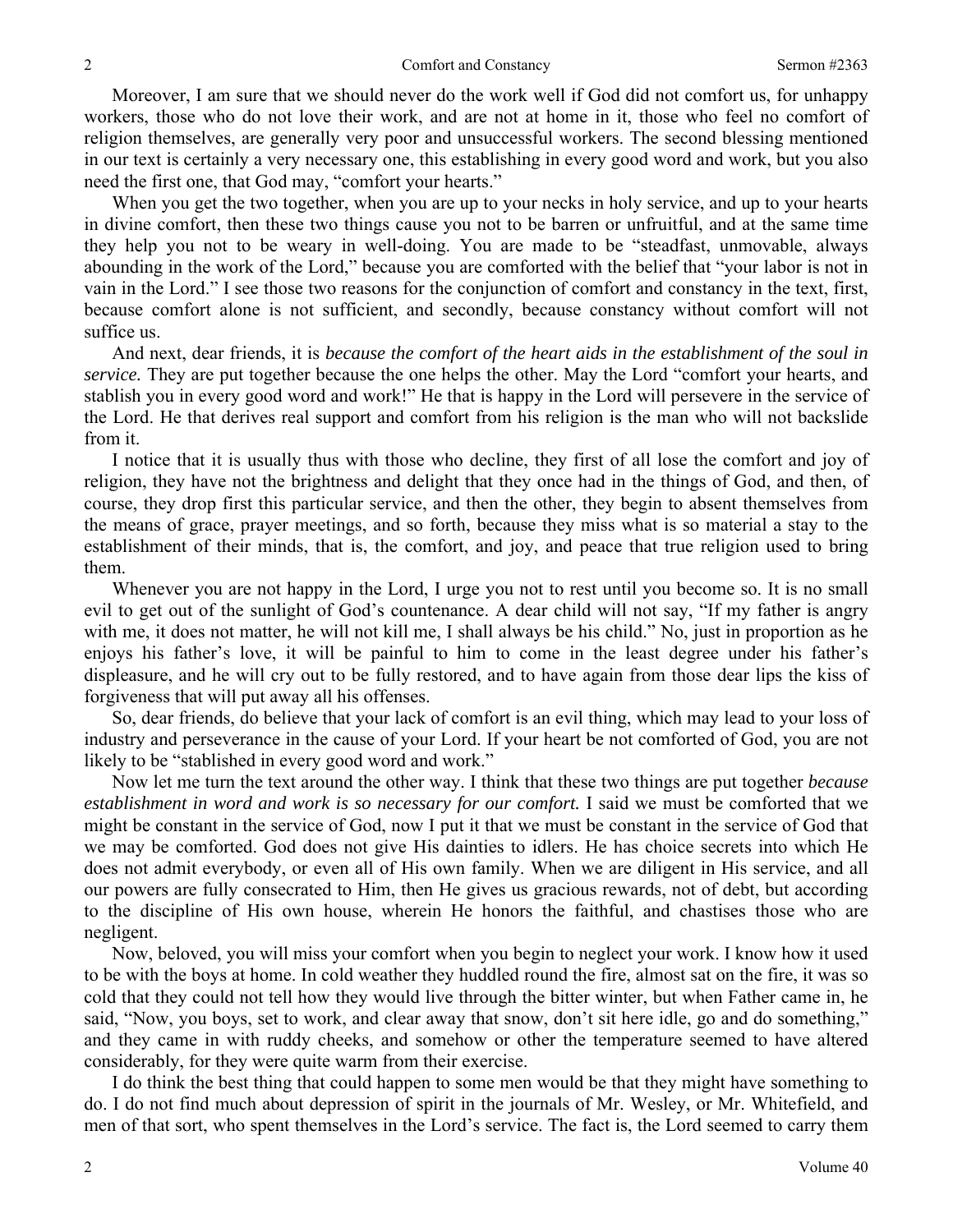on from one work to another, and from strength to strength in their service, and they were comforted as to their hearts because they were established in every good word and work.

These things act and react one upon another, the comfort makes us work, the work brings to us a fresh measure of comfort. See how even the Savior puts it. He says, "Come unto me, all you that labor and are heavy laden, and I will give you rest." That is the first rest, pardon of sin. What next? "Take my yoke upon you, and learn of me; for I am meek and lowly in heart: and ye shall find rest unto your souls." That is another rest over and above what Jesus gives. "Through bearing my yoke, you shall find in my service rest unto your souls." God grant us grace to seek that rest which we are to find, now that we have received the rest which Jesus gives to those who come unto Him!

I have not yet fully answered this question—Why is there the conjunction of these two things, comfort and constancy? I think it is *because the two blended together serve a very useful purpose.* We are in this world to bear witness, and by our bearing witness we are to bring others to faith in Christ through the operation of the Holy Spirit.

Now, there are some people who are only to be won for Christ by the holy confidence and comfort of believers. I am sure that, if a Christian woman, in the time of affliction at home, is calm, patient, resigned, and happy, she is more likely to see her husband converted by the comfort that religion brings to her own heart than by taking him to hear a sermon. By her Christian character, she will preach to him, and supply him with evidence of the power of grace which he will not be able to gainsay.

I have known persons, in a storm at sea, exercise great influence over all in the vessel by the way in which they have been able to live above the storm, resting patiently in God, and in times of personal sickness, what a wonderful influence there is about holy patience! Some members of the family, who never have been moved by the external services of religion, have been deeply impressed by the patience of great sufferers, and especially by the serenity of dying saints. They have said to themselves, "There is something in this religion, after all, there is no mistake about it, the grace which could support and calm the heart at such a time as this, must be the gift of God."

Now, if this were accompanied by idleness, it would lose much or all of its force, but when this holy calm comes over one who, in days of health, was full of active service for the Master, then the two things together become powerful arguments which gainsayers are not able to resist. Do seek to have this blessed blending, this comfort, like a light that burns within the lamp, and then this establishment in word and work, like the rays of light that stream from the lantern at the head of the lighthouse, that all may see, both far and near.

And I should like to give one other answer to this query, which is this. Paul in his prayer puts the two things together, *because there is great need for both.* There is great need to pray that our Father would comfort the hearts of His people, for there is trouble enough in the land, there is trouble enough in every house, there is trouble enough for each one of us, we do need you to often pray for us, that God would comfort our hearts.

It may be that we have to play the man in public, and yet, when we get away by ourselves, our heart is very heavy, and we have to cry mightily to God for supporting grace. Some of the strongest of God's servants, those who carry a smiling countenance, who, if they fast, anoint their head, and wash their face, that they appear not unto men to fast, yet have need to pray very earnestly to the Comforter that He would come and sustain their spirit.

And there is equal need that we should have grace given us to be constant and instant in every good word and work, for there is a tendency in us to think that we have done enough. The feeling creeps over men of a certain age that it is time for the young people to do the Lord's work. One says, "I am now at such an age that as much cannot be expected of me as used to be." Oh, yes! if you have much serving, Martha is not the only woman that gets cumbered with it, and being cumbered is not confined to women. Oh, how many there are, who are not women, who are cumbered as much as Martha was!

We need to have the Mary-spirit to keep the heart bright and cheerful, or else we shall quarrel with our work, or with our sister, or possibly with our Master, as we say to Him, "Lord, do thou not care that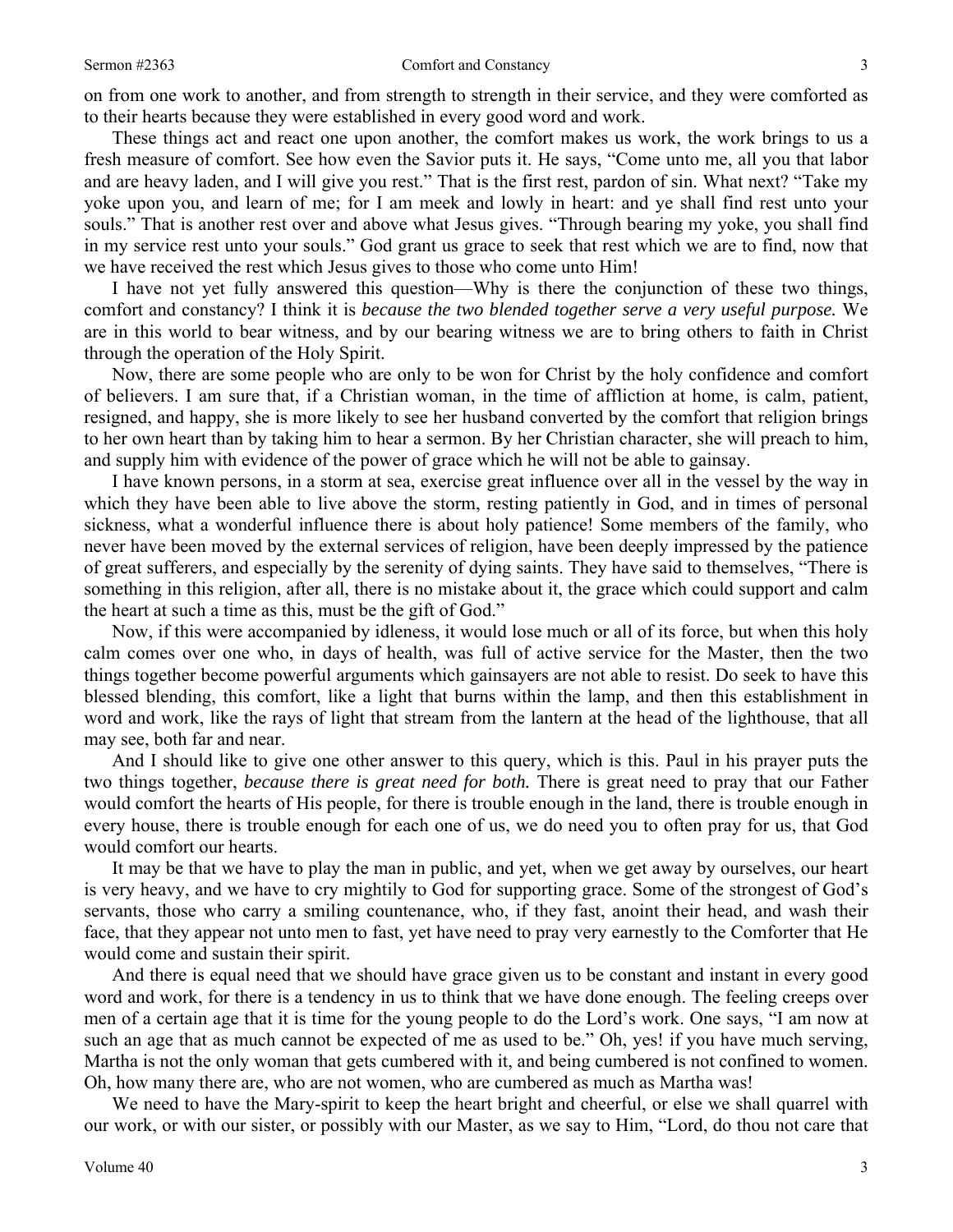my sister has left me to serve alone?" We need both comfort and constancy, and hence I commend to you this piece of heavenly plaiting, let the two things be twisted together in your life, may the Lord "comfort your hearts, and stablish you in every good word and work"!

**II.** As I look at my text, a second question comes to my mind. WHY DOES THE APOSTLE SO SPECIALLY ADDRESS THIS PRAYER?

Notice to whom he addresses it, "Now our Lord Jesus Christ Himself, and God, even our Father…comfort your hearts, and stablish you in every good word and work." Why is this?

It seems to me that, in the first place, in this prayer *the whole Trinity is supplicated.* When the apostle is desiring comfort to be given, he does not mention the Comforter, for that is needless, it would occur to every Christian mind that the Holy Spirit was necessary, since in comforting and quickening He is only exercising His special office, but the apostle does mention "Our Lord Jesus Christ himself, and God, even our Father," so that, to the mind of the thoughtful reader, the prayer for comfort and establishment is directed to the ever-blessed Three-in-One.

Oh, that we oftener remembered the distinction of the Divine Persons without dividing the divine substance! It becomes instructed believers to remember that one blessing comes from the Father, another blessing from the Son, and a third blessing through the Holy Spirit. There are times when it would seem as if the one blessing must come through the three Divine Persons, that there must be a manifestation of the whole Trinity to produce the result. I cannot help noticing that truth, and reminding you how the Savior is especially placed here side by side with "God, even our Father," that we may see that equal reverence is to be paid to Him with the Father, and equal prayer to be offered to Him with that presented to the great Father of spirits.

But then, I think next, that mention is here made of "Our Lord Jesus Christ himself" because, as the prayer is for consolation, He is "the consolation of Israel." The Holy Spirit is the Comforter, but *Christ Himself is the comfort,* the Holy Spirit gives the consolation, but Jesus Christ is the consolation.

Beloved, we are never so comforted as when we turn to our blessed Lord Himself. His humanity, His sympathy with us, His griefs, His bearing our infirmities, His putting away of our sins, His pleading for us at the right hand of God, His everlasting union with His people—all this makes us turn our eye to Him. He is the Sun that makes our day, from Him flows that "river of the water of life" which quenches our thirst. So you see why the "Lord Jesus Christ himself" is mentioned in this prayer for comfort, since He is the every essence of the believer's consolation.

But then we are reminded of "God, even our Father," and is not this expression brought to our mind that we may derive comfort from *the relation which God bears to His people?* O ye children of God, does not the recollection that He is your Father comfort you? Children of the heavenly King, is not the fact of your relationship to Him a well of unceasing consolation? What more do you require to lift your spirits out of the dust, than to know that this manner of love has been bestowed upon you, that you should be called the children of God, "and if children, then heirs; heirs of God, and joint-heirs with Christ"?

I do believe that, if the Holy Spirit only lays home to the heart the fact of our new birth, and our adoption into the family of God, we have enough comfort to make us swim through seas of trouble without fear, and also enough motive for the most constant, diligent service, when we know that it is for our Father who is in heaven that we are spending the strength that He Himself gives us. Do you not see, therefore, why the apostle thus addresses His prayer to "God, even our Father," and to "our Lord Jesus Christ himself"?

And is not this another reason why Paul thus prayed, because he would remind us that *it requires the direct action of the Godhead upon our hearts to produce comfort and constancy*? This is especially evident at certain times. Very frequently, when I have to comfort mourners, cases will occur in which a young husband has been taken away, leaving a large family of little children unprovided for, or else, two persons have been together for many years, till their lives have grown into one, and on a sudden, the wife or the husband has been taken away, I have said, and I cannot help saying it often, "My dear friend,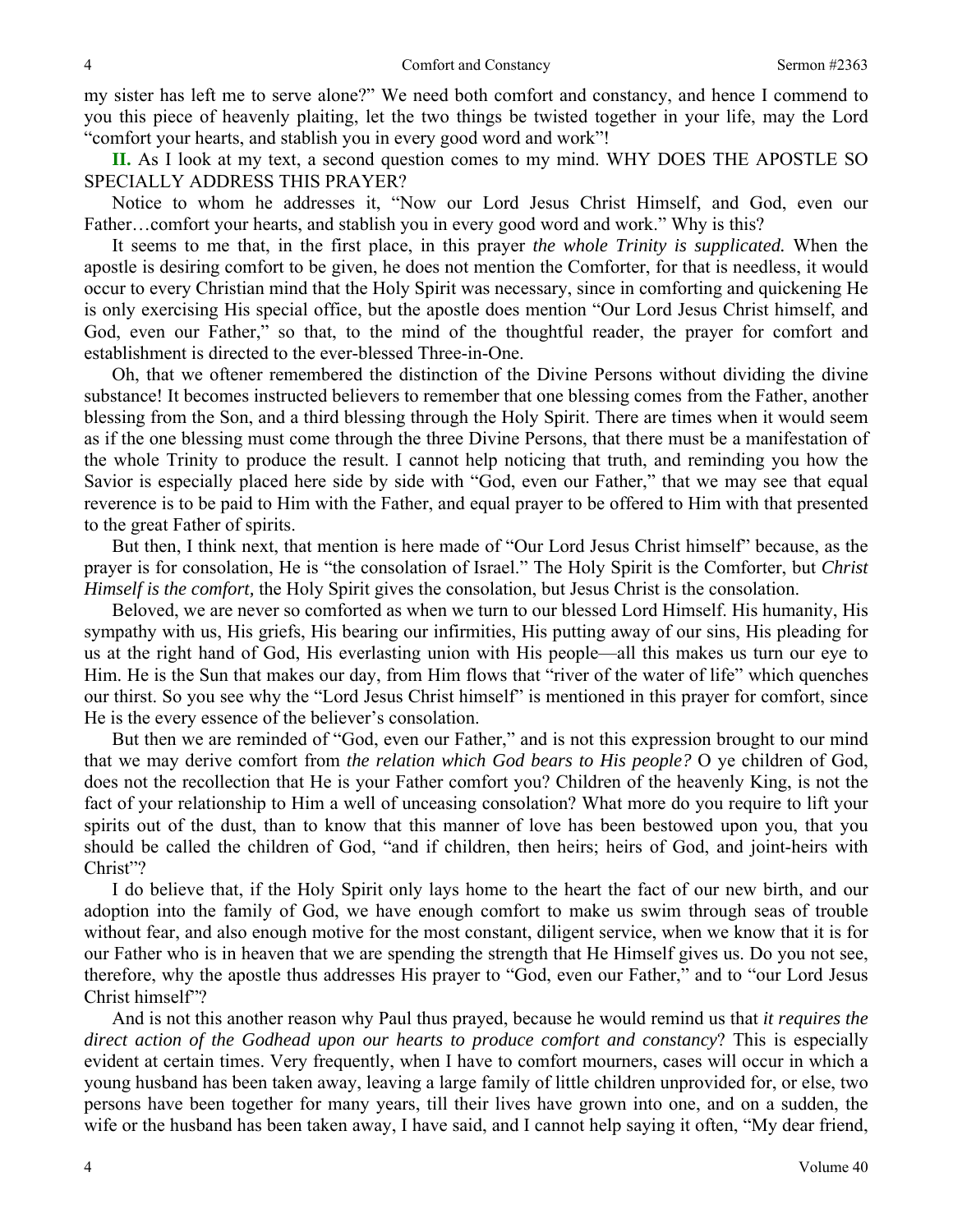#### Sermon #2363 **Comfort and Constancy** 5

I cannot comfort you as I should like to, I have never been exactly in your circumstances, and therefore I cannot enter into your peculiar grief, but I would remind you that one Person of the Divine Trinity has undertaken the office of Comforter, and He can do what nobody else can."

You must sometimes have felt the power of a single text of Scripture laid upon a wound in your heart, it will staunch the bleeding, and heal by a sort of heavenly magic. Have you not at times felt in a flutter of distress, so that you could not rest? Christian friends have spoken kindly to you, but they only seemed to mock you, then, in a moment, a soft, calming influence has stolen over your spirit, and you have felt that you could bear ten times the weight which had almost crushed you an hour before?

God can comfort to purpose, hence the apostle did not say, "I hope you will enjoy the comfort I have given you, or that, peradventure, your minister next Lord's-day may give you," but this was his prayer at this particular juncture, "Now our Lord Jesus Christ himself, and God, even our Father, which hath loved us, and hath given us everlasting consolation and good hope through grace, comfort your hearts, and stablish you in every good word and work."

It is grand in your prayers to fall back upon your God, and upon a God whom you know as your Lord Jesus Christ, and your Father, and to feel, "The case is beyond me, but it is not beyond my God. The trial overwhelms me even in my sympathy with the tried one, how much more does it overwhelm the actual bearer of it, but I put you and your sorrow into hands quite equal to the emergency, and leave you there."

There is much more to be learned than I can tell you, because time fails me, as to how it was that the apostle presented this remarkable prayer in this remarkable manner.

**III.** The third point, with which I close, is this. WHAT DOES PAUL MENTION IN HIS PRAYER AS PLEAS?

He mentioned several facts for the strengthening of the faith of those for whom he prayed, and gave arguments which they should use while pleading with God for others. Let us speak of these arguments very briefly, there are six of them.

First, Paul says that *Jesus is ours.* He is asking for comfort and establishment, and he begins his prayer, "Now, our Lord Jesus Christ Himself." Do, if you can, get the sweetness of this expression, "Our Lord Jesus Christ." Why did not Paul say, *"The* Lord Jesus Christ"? Why did he not say, *"My* Lord Jesus Christ"? No, here is a plural possessive pronoun, *"Our* Lord Jesus Christ." Is it so, then, that God has given us the Lord Jesus Christ Himself to be ours? Can we not only call His blood ours, and His resurrection ours, and His kingdom ours, but is He Himself ours?

Oh, can we get a grip of Him as "My Beloved"? Is He my Husband, my Covenant Head, my Jesus, and my all? Come, then, beloved, I was going to say that you hardly need pray for comfort, because you have it already, you have it in Jesus. Here is a solid mass of the pure gold of comfort in the fact that Jesus Christ Himself is yours. You are Christ's, but Christ is also yours. As the husband belongs to the wife, and the wife belongs to the husband, so there is a mutual possession between Christ and you who are believers in Him.

Are you poor, then? What! And yet Christ is yours? Do you say that you are helpless and friendless? How is that when you can say, "Our Lord Jesus Christ Himself"? No, here is a well opened in the desert for you, come and say to it, "Spring up, O well!" Sing ye unto it, drink of its living water, and fill your earthen vessels to the full. There is comfort enough for all saints in "Our Lord Jesus Christ Himself."

The second plea in Paul's prayer is that *God is our Father,* "Now our Lord Jesus Christ Himself, and God, even our Father." I have already shown you what a mine and mountain of delightful consolation lies in the fact that the God who made the heavens and the earth, the omnipotent and unchangeable JEHOVAH, is "our Father."

Do not think that this is a mere metaphor, that God is only set forth to us under the image of a father. There is no doubt that He is our Father, it is a matter of fact, if we are trusting His Son. "Doubtless thou art our Father, though Abraham be ignorant of us, and Israel acknowledge us not: thou, O Lord, art our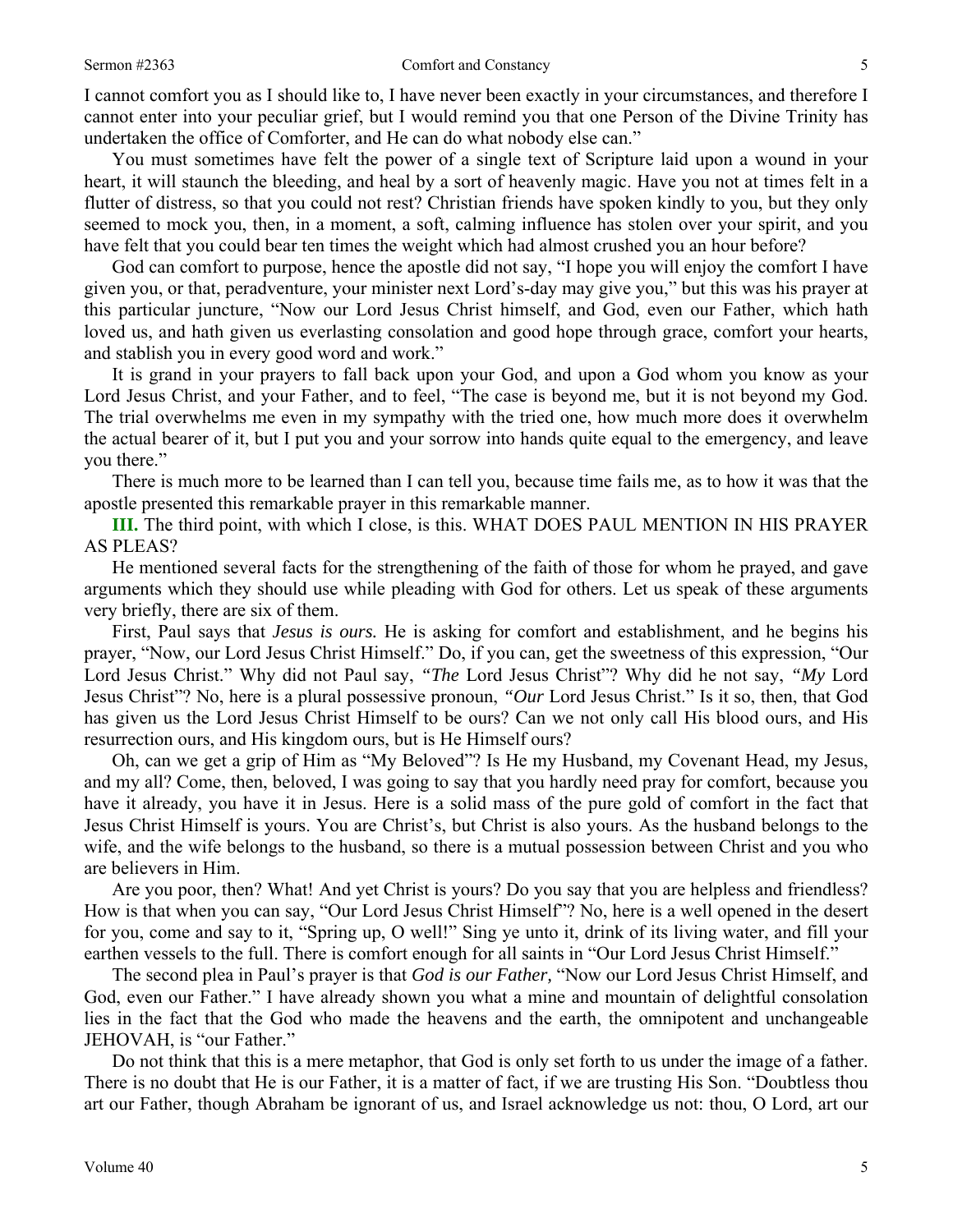Father, our Redeemer; thy name is from everlasting." We have been begotten again by God, our new birth is from His power and His divine energy, we belong to His family, and shall never be cast out of it.

Dear friends, what a plea this is in prayer! "My Father, wilt thou not comfort my heart? My Father, wilt thou let thy child despond? My Father, wilt thou not relieve me in the hour of my distress? Jesus Christ, my Lord Jesus Christ, do this for me, and great God, my Father, fail not to cheer my heart."

Then the apostle goes on to remind us that *God has loved us.* Kindly look at the text, and remember it, "God, even our Father, which hath loved us." You do not expect me to preach from those words, do you? "Which hath loved us." I cannot comprehend this truth, I can very well understand God pitying us, as we pity a beggar in the streets, but God's loving us always deprives me of the power to explain it.

There was nothing in us to love, there was everything in us loathsome, and nothing lovable, yet the Lord loved us ere the world began, He has loved us without bound, so as to give His only-begotten Son to die for us. Is not that a powerful plea in prayer? "Lord, comfort my heart; stablish me in every good word and work, for thou hast loved me, therefore go on to love me. If You have given me Your love, surely You will not deny me the comforts of Your face, and the consolations of Your word."

Then Paul adds, "Who hath loved us, and hath given us." *God has given us much,* and all His past gifts are pleas for more gifts. Men do not plead so. The beggar in the street cannot say, "Give me a penny today because you gave me one yesterday," else we might reply, "That is the reason why I should not give you anymore."

But when dealing with God, this is a good plea. "O flowing Fountain, thou hast long been flowing, flow on still! O blessed Sun, thou didst shine yesterday, shine still today!" God loves us to make His past mercies arguments for obtaining future blessings, so the apostle says, "God, even our Father, which hath loved us, and hath given us."

But what has God given us? *God has given us "everlasting consolation."* Catch at that expression, for it reminds us of everlasting love, the everlasting covenant, the everlasting promises, everlasting redemption, and the everlasting heaven. Men nowadays clip this word "everlasting" round the edges, we do not, we take it as we find it. That which is everlasting lasts forever, be you assured of that.

And God has given us consolation which will last us in life, and last us in death, and last us throughout eternity. Well, if He has given us "everlasting consolation," we may well plead that He would graciously enable us to lay hold upon it, that our hearts may be comforted and cheered, and that we may be established in every good word and work.

There is only one more expression upon which I will say a sentence or so. *God has given us "good hope through grace.*" It is of grace, and therefore it is a gift, and He has given it to us through the operation of His grace upon our hearts. It is a hope, a good hope, a "good hope through grace." We have a good hope that God's love will never fail us, and that, when life dies out on earth, we shall enter into His rest forever, and behold His face with joy, we have a good hope that, when days and years are past, we shall meet in heaven, we have a good hope of dwelling throughout eternity with our God, "for ever with the Lord." O Father, after You have done so much for us, and given so much to us, it is but little we ask of You now, when we pray You to comfort our hearts, and to stablish us in every good word and work!

I cannot understand what those do who have no God, I cannot comprehend the condition of those who have no "good hope through grace." What can they do? They have to work very hard from Monday morning to Saturday night, on Sunday, they have no day of rest, no thought of a world to come, no rising to a purer atmosphere. They lie in bed, perhaps, in the morning, and then get up, and lounge about in their shirtsleeves, there is nothing for them to get but what is found beneath the moon, and very little of that.

It is better to be a dog than a man if there is no hope of a hereafter. It is better not to live at all than to live such a dead, good-for-nothing life as that man lives that lives without God, and without hope. Surely, you who are without God and without Christ, have your sinking, your mourning, your dull times, have you not? What do you do then? Perhaps you try to drug yourself with strong drink. Alas, some do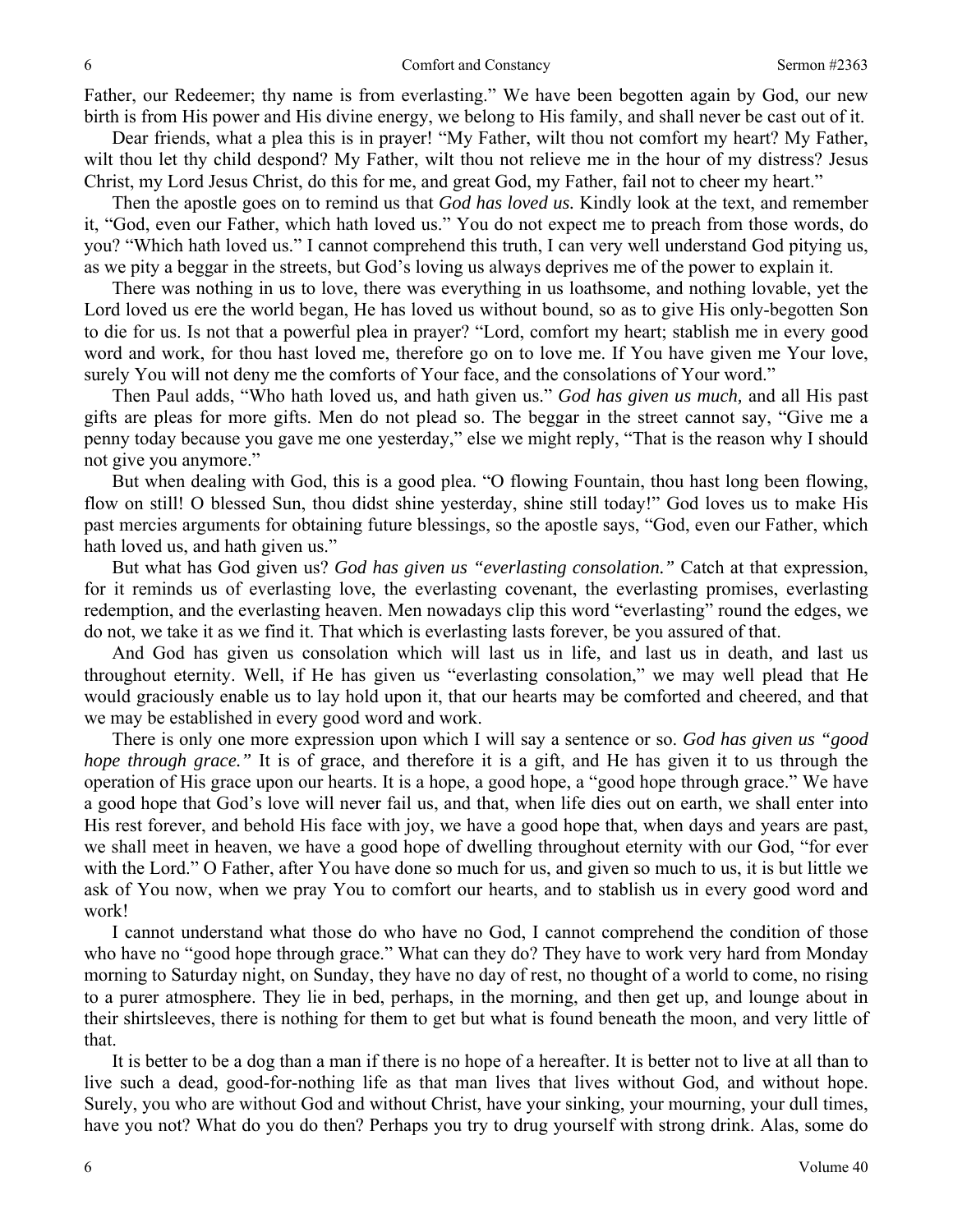that, and this is mischievous indeed, to try to poison conscience, and silence the best friend you have within you!

Do not so, but think about God, and about "our Lord Jesus Christ." This way lies hope, where stands that cross, and He pleads who received there those five wounds for sinners, this way lies your only hope. Oh, that you would think of it, and consider it! If God Himself comes down from heaven to save men, it must be worthwhile for man to look and understand what God did for him in that wondrous sacrifice. Look, for—

#### *"There is life for a look at the Crucified One;"*

look now, for—

#### *"There is life at this moment for thee."*

Especially is there life for you who came in here troubled, downcast, almost wishing you were not alive at all, but fearing that, when life came to an end, it might be worse for you than ever, for you have "the dread of something after death." Oh, that you were reconciled to God through the death of Jesus Christ!

That being done, He would comfort your hearts, and you would be led into every good word and work through gratitude to the Lord Jesus Christ our Savior, and His grace would save you, and preserve you to the end. May this be the very moment when you shall seek and find the Lord! "If thou seek him, he will be found of thee." God grant it, for His dear son's sake! Amen.

### **EXPOSITION BY C. H. SPURGEON**

### *2 THESSALONIANS 2 AND 3:1-5*

**2 Thessalonians Chapter 2. Verses 1-2.** *Now we beseech you, brethren, by the coming of our Lord Jesus Christ, and by our gathering together unto him, that ye be not soon shaken in mind, or be troubled, neither by spirit, nor by word, nor by letter as from us, as that the day of Christ is at hand.* 

Paul believed in the Second Coming of Christ, for he beseeches the brethren "by the coming of our Lord Jesus Christ." He felt the power of this great truth. He often exhorts us to be watchful, because of the uncertainty of the time of that coming as far as we are concerned. But there were some who sprang up in his day, as in ours, who professed that they knew a great deal about the Second Advent, when it was to happen, and so on, and they began to foretell and to prophesy beyond what was really revealed of God.

By this means, some persons were terrified, and others driven to a very foolish course of action. It would seem, from this Epistle, that some people forsook their daily calling, and on pretence of the near return of Christ, endeavored to live upon the alms of Christian people, instead of themselves working. Many, however, were shaken in mind, so Paul wrote to reassure and strengthen them, "That ye be not soon shaken in mind, or be troubled, neither by spirit, nor by word, nor by letter as from us, as that the day of Christ is at hand."

**3-4.** *Let no man deceive you by any means: for that day shall not come, except there come a falling away first, and that man of sin be revealed, the son of perdition; who opposeth and exalteth himself above all that is called God, or that is worshipped; so that he as God sitteth in the temple of God, showing himself that he is God.* 

It has been usually thought that this passage alludes to the great apostasy of the Church of Rome, and certainly, if there were a hue and cry raised for the culprit here described, one might well arrest that apostasy upon suspicion. It may not, however, be the man of sin, or the son of perdition, it may be that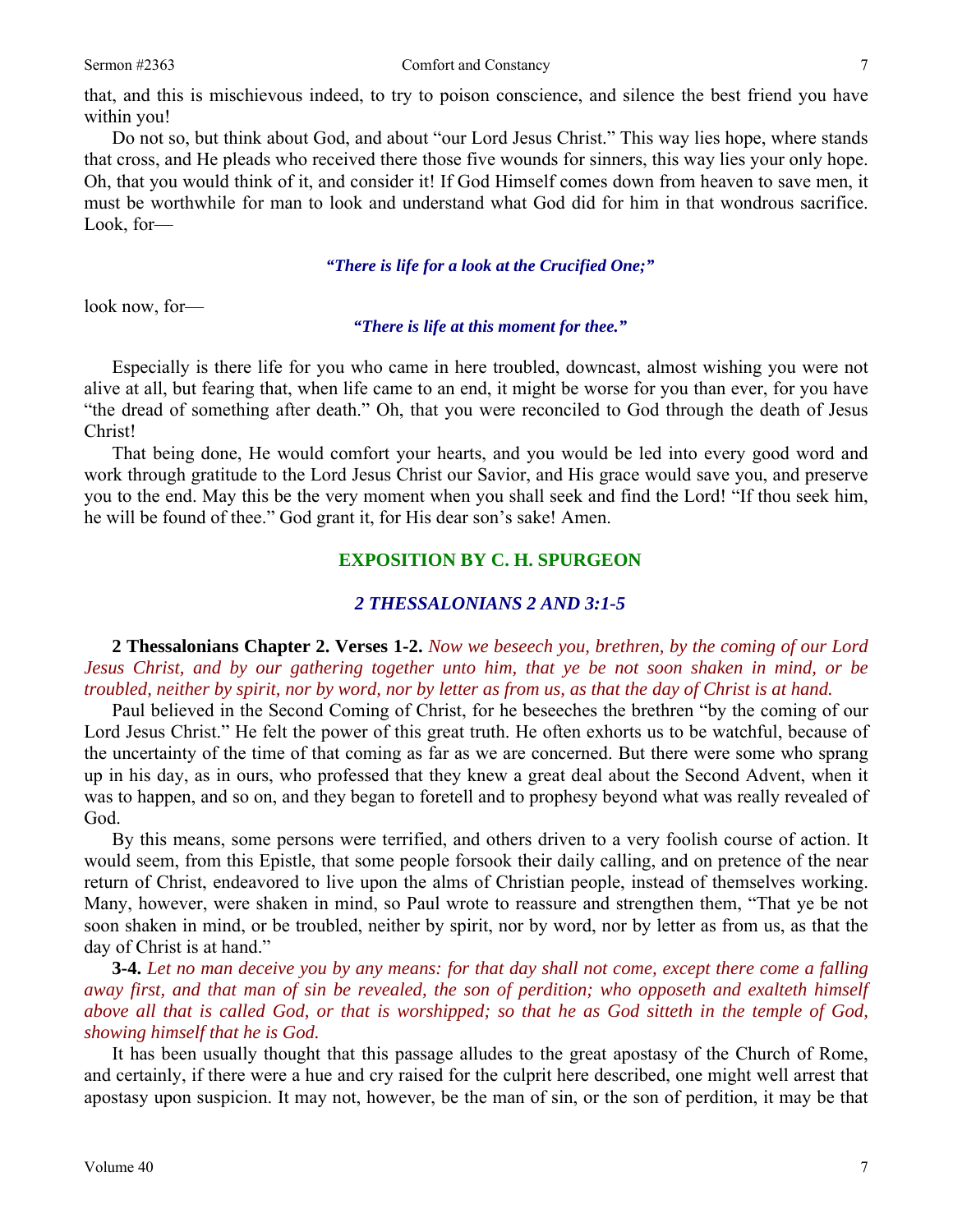general spirit which springs up again and again, one of the many anti-Christs that were already in the world even in John's day.

There are many such spirits that are constantly rising up, not outside the church, there, we could deal with them, but inside the church, using the words of truth, and the signs of truth to signify something far other than the truth of God. This is the great rook that threatens destruction. Oh, that God's church might always be kept from striking upon it! But there is this rock which would, if it were possible, wreck the very elect barque of Christ itself.

**5-7.** *Remember ye not, that, when I was yet with you, I told you these things? And now ye know what withholdeth that he might be revealed in his time. For the mystery of iniquity doth already work: only he who now letteth will let, until he be taken out of the way.* 

There was something that hindered the full development of anti-Christ in Paul's day. When that was taken out of the way, then would there be a fuller revelation of this sinful system.

**8-12.** *And then shall that Wicked be revealed, whom the Lord shall consume with the spirit of his mouth, and shall destroy with the brightness of his coming: even him, whose coming is after the working of Satan with all power and signs and lying wonders, and with all deceivableness of unrighteousness in them that perish; because they received not the love of the truth, that they might be saved. And for this cause God shall send them strong delusion, that they should believe a lie: that they all might be damned who believed not the truth, but had pleasure in unrighteousness.* 

We will not attempt to explain all this in detail. It would be too much of a task for a mere exposition; but the church has always to be on her guard against that which comes as an angel of light, but is really a spirit of darkness.

**13.** *But we are bound to give thanks always to God for you, brethren beloved of the Lord, because God hath from the beginning chosen you to salvation through sanctification of the Spirit and belief of the truth:* 

How the saints praise one another! How sweet is Christian fellowship! How we rejoice in the blessed love of God to His people when we are assailed by those who battle against His truth! Then is the love of the brethren stronger than ever, and our faithfulness to God is largely increased. The apostle falls back upon the doctrine of electing love, "God hath from the beginning chosen you to salvation." And he admires the methods by which that love effects its purpose, "Salvation through sanctification of the Spirit and belief of the truth." Men are made holy by the Spirit of God; the holiness is that of life, and of the understanding. They attain to a belief of the truth, as well as to a practice of the divine commands. Oh, happy people who are ordained from the beginning unto salvation through sanctification of the Spirit and belief of the truth!

**14.** *Whereunto he called you by our gospel, to the obtaining of the glory of our Lord Jesus Christ.* 

How the apostle loved the gospel! It was Christ's Gospel, but Paul calls it, "Our Gospel." He and his brethren had made it so completely their own, and it had become so much their own in contradistinction to "another gospel, which is not another," that he speaks of it with unction and joy, "He called you by our gospel, to the obtaining of the glory of our Lord Jesus Christ."

## **15.** *Therefore, brethren, stand fast, and hold the traditions which ye have been taught, whether by word, or our epistle.*

"The things which we have handed out to you, which you have been taught, whether by word, or our epistle." They had heard Paul preach, he had not only written to them, but he had also spoken to them, and he bade them treasure up what he had said, and what he had written, and hold it fast as for dear life.

The apostle did not preach that which he afterwards left, as the ostrich leaves its eggs, but he watched over it, and he watched over the people who had heard it, anxious that the truth to which they had listened should prove in them to be the message of everlasting life.

Oh, my dear hearers, are there not still some of you who have heard our Gospel, to whom we have often and long spoken, and yet, notwithstanding, it has not yet been the message of eternal life to you though it has been to many others? God have mercy upon you, and yet bring you to the feet of Jesus! As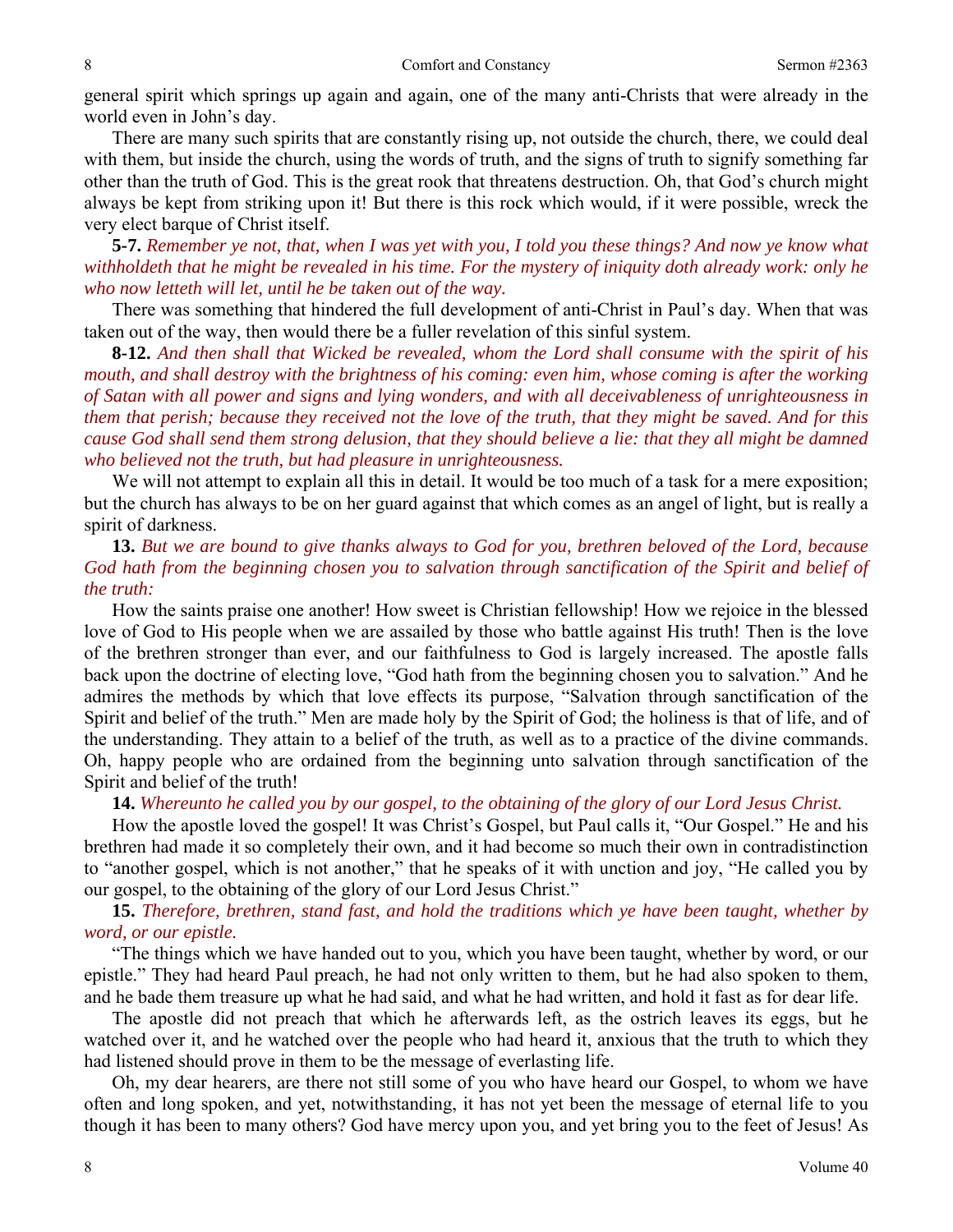for others who come to listen to the Word for the first time, may it be the power of God unto salvation on the very first occasion of their hearing it, to the praise of God, and the Glory of His Son!

**16-17.** *Now our Lord Jesus Christ himself, and God, even our Father, which hath loved us, and has given us everlasting consolation and good hope through grace, comfort your hearts, and stablish you in every good word and work.* 

I believe in an established church, not established by acts of Parliament, but established by the purpose and by the presence of God in the midst of it. Oh, to be a member of a church established in every good word and work! Do you know God's Word? Seek to know it better still, try to strike your roots down deeply into this fruitful soil, suck out the divine nutriment of it, that you may grow so strong that none shall be able to tear you away from it. Have you begun to work for Jesus? May you be established in that good work! Go on working more and more, with both your hands and all your heart, that somehow you may glorify His blessed name. Let me read these sweet verses again, "Now our Lord Jesus Christ himself, and God, even our Father, which hath loved us, and hath given us everlasting consolation and good hope through grace, comfort your hearts, and establish you in every good word and work."

#### **2 Thessalonians Chapter 3. Verse 1.** *Finally, brethren, pray for us,—*

"Pray for us," says the apostle, "pray for myself and the brethren who are with me, pray for all the apostles and preachers of the Word." "Finally, brethren." If this were the last word we had to say to you, we would make just this request, "Finally, brethren, pray for us." You cannot tell how much God's servants are helped by the prayers of His people. The strongest man in Israel will be the better for the prayers of the weakest saint in Zion. If you can do nothing else, you can pray for us, therefore, day and night, be ye at the mercy seat on our behalf, "Finally, brethren, pray for us."

**1.** *That the word of the Lord may have free course, and be glorified, even as it is with you:* 

"You Thessalonians enjoy the power of the Word. Pray that it may be so everywhere else." Paul is said to have written this Epistle from Corinth or Athens, and he longed that there the Word of God might prevail as it had done at Thessalonica. Pray just now that, in every part of the world, God's Word may have free course. There are many who stand in the way of it, pray God that they may be swept out of the way, that the Word of the Lord may have free course. We want the Gospel to run, and spread, till the whole earth shall know its blessed message.

**2.** *And that we may be delivered from unreasonable and wicked men: for all men have not faith.*  All men are not candid, or true, "All men have not faith."

### **3.** *But the Lord is faithful,—*

What a wonderful contrast this is, and how suggestive of comfort! "All men have not faith. But the Lord is full of faith, faith-ful," true, He keeps all His promises, "The Lord is faithful."

**3-5.** *Who shall stablish you, and keep you from evil. And we have confidence in the Lord touching you, that ye both do and will do the things which we command you. And the Lord direct your hearts—* 

You see, Paul does not command the Thessalonians to do anything but what he can pray God to work in them. The command of a man, by itself, is nothing, but when he only asks that to be done which he can pray God to do, then there is power about his message, "We have confidence in the Lord touching you, that you both do and will do the things which we command you. And the Lord direct your hearts"—

**5.** *Into the love of God, and into the patient waiting for Christ.*  May the Lord hear that prayer for all of us, for Christ Jesus' sake! Amen.

#### **HYMNS FROM "OUR OWN HYMN BOOK"—708, 691, 692**